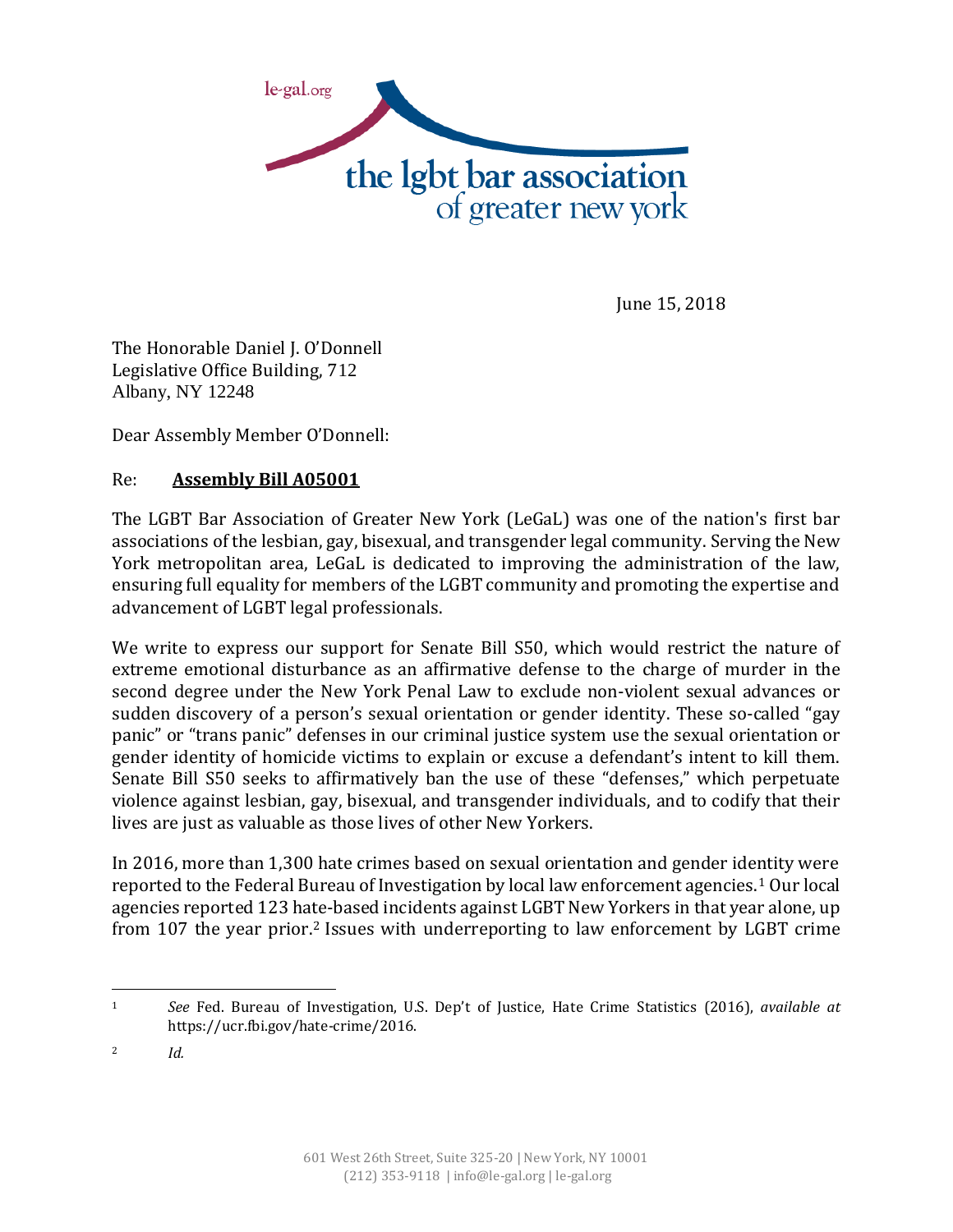victims means the number of incidents is likely to be much higher. <sup>3</sup> While the state legislature has worked to address criminal conduct based on bias and prejudice—including conduct targeting sexual orientation and gender identity—with the passage of the Hate Crimes Act of 2000,<sup>4</sup> violence against LGBT New Yorkers continues throughout the state.<sup>5</sup>

The Hate Crimes Act increases the severity of a specific offense motivated by bias.<sup>6</sup> For example, assault in the third degree, normally a class A misdemeanor, when motivated by bias, becomes a class E felony.<sup>7</sup> Yet, while our Penal Law recognizes a heightened penalty for certain offenses motivated by hate based on sexual orientation, gender identity, and other protected classes, gay and trans panic defenses remain valid defenses under New York case law. These defenses promote violence against LGBT people by offering a *lesser* punishment to their killers.

While gay and trans panic defense theories are not themselves codified under the Penal Law, they are used in conjunction with New York's extreme emotional disturbance defense to murder in the second degree. In New York, a person is guilty of murder in the second degree when, "[w]ith intent to cause the death of another person, he causes the death of such person or of a third person."<sup>8</sup> In addition, it is an affirmative defense to second degree murder when:

[t]he defendant acted under the influence of extreme emotional disturbance for which there was a *reasonable explanation or excuse*, the reasonableness of which is to be determined from the viewpoint of a person in the defendant's situation under the circumstances as the defendant believed them to be. Nothing contained in this paragraph shall constitute a defense to a prosecution for, or preclude a conviction of, manslaughter in the first degree or any other crime[.]<sup>9</sup>

"Extreme" emotional disturbance "preludes mere annoyance or unhappiness or anger, but requires disturbance *excessive and violent in its effect* upon the defendant experiencing it" and causing a "significant mental trauma."<sup>10</sup> Used in conjunction with the extreme emotional

 $\overline{a}$ 

<sup>8</sup> N.Y. Penal Law § 125.25(1).

<sup>3</sup> *See* James J. Nolan & Yoshio Akiyama, *An Analysis of Factors That Affect Law Enforcement Participation in Hate Crime Reporting,* 15 J. Contemp. Crim. Just. J. 111, 114 (1999).

<sup>4</sup> N.Y. Penal Law § 485.00 *et seq*.

<sup>5</sup> For example, in Kings County, New York's most populous county, "nearly half" of the cases handled by the District Attorney's Office's Hate Crimes Unit "involve incidents wherein a member of the LGBTQ community has been targeted." The Brooklyn District Attorney's Office, Civil Rights Bureau & Hate Crimes Unit, http://brooklynda.org/civil-rights-bureau/ (last visited May 24, 2018).

<sup>6</sup> *See* N.Y. Crim. Proc. Law § 485.10.

 $7$  See N.Y. Crim. Proc. Law § 485.10(2).

<sup>9</sup> N.Y. Penal Law § 125.25(1)(a) (emphasis added).

<sup>10</sup> *People v. Patterson*, 39 N.Y.2d 288, 293–303 (1976) (emphasis added) (internal quotation marks omitted).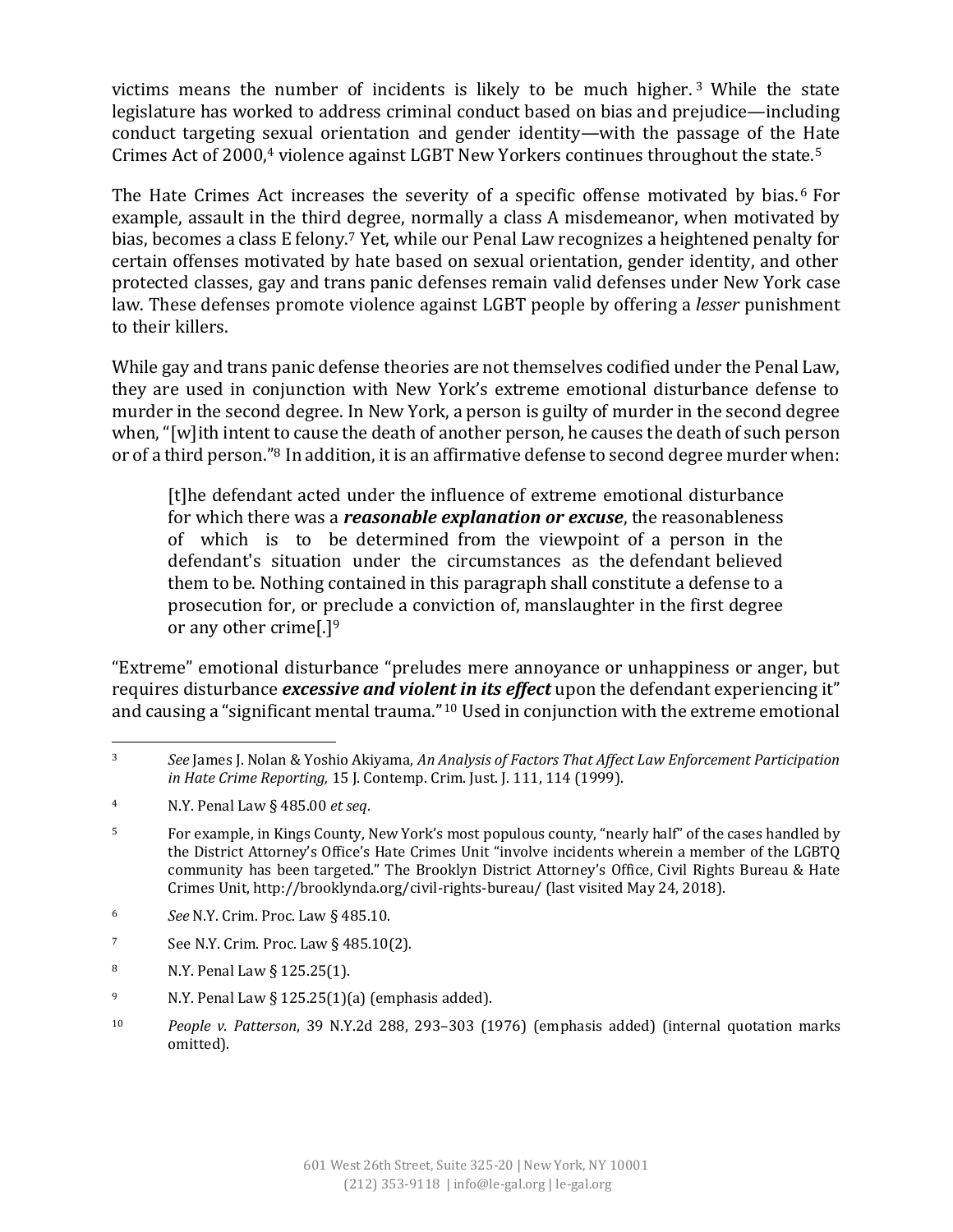disturbance defense to second degree murder, gay and trans panic defenses seek to provide a "reasonable explanation or excuse" for the defendant's intent to kill.<sup>11</sup> Accordingly, New York courts currently equate unwanted same-sex sexual advances to "excessive and violent" conduct causing "significant mental trauma."<sup>12</sup>

On September 25, 2003, Mickey Cass strangled and killed his roommate, Victor Dombrova, in their Brooklyn apartment.<sup>13</sup> The defendant admitted to the killing, and told police that he "just lost it" when the victim grabbed his genitals and made sexual advances towards him during an argument.<sup>14</sup> The defendant also admitted to strangling and killing another man, Kevin Bosinski, in Buffalo the year prior.<sup>15</sup> Cass and Bosinski met at a bar, after which Cass slept at Bosinski's apartment.<sup>16</sup> When the defendant woke up, the victim was on top of Cass, "kissing and grabbing him."<sup>17</sup> Cass told police that he "completely lost control" and strangled Bosinski. 18

At the trial of the Dombrova murder, Cass raised extreme emotional disturbance as an affirmative defense, "claiming his violent response to Dombrova's unexpected sexual advances was due to mental illness caused by protracted sexual abuse he suffered as a child."<sup>19</sup> The trial court allowed the prosecution to introduce evidence of Cass's strangulation of Bosinski to rebut Cass's gay panic defense, because it showed that he "had a premeditated intent to target gay men for violence."<sup>20</sup> Although the jury ultimately rejected Cass's defense and convicted him of murder in the second degree, had he been successful, Cass's seconddegree murder charge would have been reduced to first-degree manslaughter, which can carry a much lighter sentence. $21$ 

<sup>14</sup> *Id.*

- <sup>15</sup> *Id*.
- <sup>16</sup> *Id.*
- <sup>17</sup> *Id*. at 557.
- <sup>18</sup> *Id*.
- <sup>19</sup> *Id*. at 558.
- <sup>20</sup> *Id.* at 563.
- <sup>21</sup> *Id*. at 557.

<sup>11</sup> *See, e.g., People v. Foster*, 159 A.D.2d 801, 553 N.Y.S.2d 489, 490 (1990) ("The jury, finding [the statement that a fight ensued after defendant rebuffed the victim's homosexual advance] credible, could have determined that defendant was so offended by Biller's advance that he acted under extreme emotional disturbance."); *People v. Spaich*, 259 A.D.2d 996, 688 N.Y.S.2d 324 (1999) (defendant who stabbed neighbor with a hunting knife after the neighbor made "homosexual advances toward him" raised affirmative defense that he had acted under the influence of extreme emotional disturbance).

<sup>12</sup> *Patterson*, 39 N.Y.2d at 293–303.

<sup>13</sup> *People v. Cass*, 18 N.Y.3d 553, 556 (2012).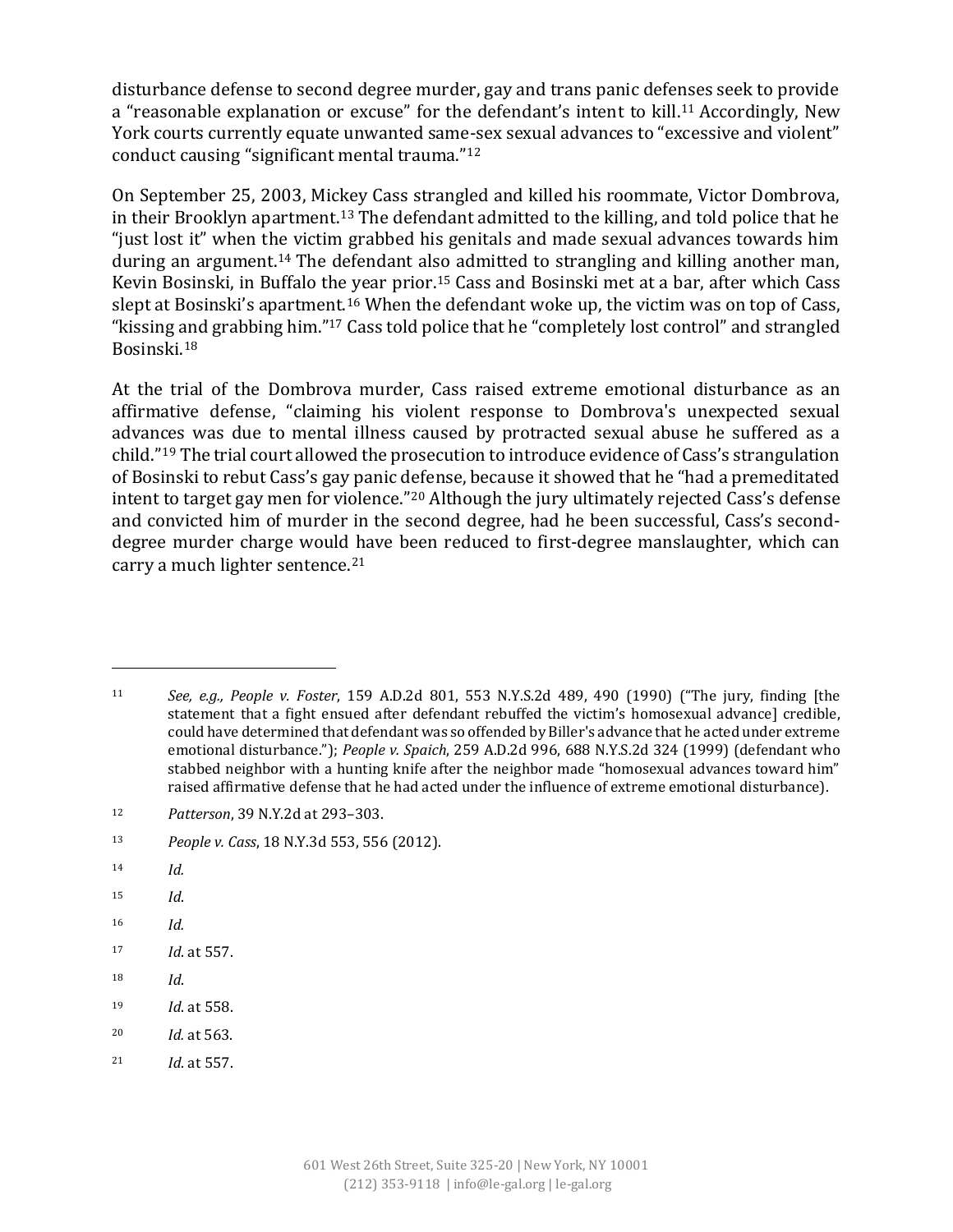In some cases, defendants have been allowed to introduce evidence of a victim's prior samesex sexual conduct to support a defense of extreme emotional disturbance.<sup>22</sup> Thus, even if the defense is ultimately unsuccessful, it may nonetheless allow defendants to use the public's perception of gay people as sexual predators and deviants by showing juries evidence of prior sexual conduct, $23$  which is typically barred in most cases under the Criminal Procedure Law.<sup>24</sup>

More recently, on August 17, 2013, Islan Nettles met James Dixon on the streets in Harlem.<sup>25</sup> Dixon started flirting with Nettles, unaware that she was a transgender woman.<sup>26</sup> When Dixon's friends started mocking him, Dixon became enraged and struck Nettles, causing her to fall to the ground.<sup>27</sup> Evidence indicated that she was repeatedly struck while lying on the pavement, and that her head had been rammed into the pavement.<sup>28</sup> Five days after the incident, Nettles died as a result of her injuries at age 21. 29

Dixon later told police officers that he "just didn't want to be fooled," and that he had gone into "a blind fury" when he discovered that Nettles was transgender.<sup>30</sup> On the eve of trial, Dixon pled guilty to manslaughter in exchange for a promised sentence of 12 years in prison, out of a maximum sentence of 25 years.<sup>31</sup>

l

- <sup>27</sup> *Id*.
- <sup>28</sup> *Id*.
- <sup>29</sup> *Id*.
- <sup>30</sup> *Id*.
- <sup>31</sup> *Id*.

<sup>22</sup> *See People v. Childs*, 161 Misc. 2d 749, 753, 615 N.Y.S.2d 232 (Sup. Ct. Bronx County 1994) ("Barring the evidence of the deceased's prior [homo]sexual conduct in this case would abridge the defendant's constitutional right to adduce evidence in his own defense. This is especially true in this case where the defendant claims that he suffered extreme emotional disturbance as a result of alleged unwanted sexual advances by the deceased. If believed, this evidence could lend support to the defense allegations.").

<sup>23</sup> *See* Cynthia Lee, *The Gay Panic Defense*, 42 U.C. Davis L. Rev. 471, 566 (2008) ("There is no question that when murder defendants argue gay panic, they seek to tap into deep-seated biases against and stereotypes about gay males as deviant sexual predators who pose a threat to innocent young heterosexual males.").

<sup>24</sup> *See* N.Y. Crim. Proc. Law § 60.43 ("Evidence of the victim's sexual conduct, including the past sexual conduct of a deceased victim, may not be admitted in a prosecution for any offense, attempt to commit an offense or conspiracy to commit an offense defined in the penal law unless such evidence is determined by the court to be relevant and admissible in the interests of justice, after an offer of proof by the proponent of such evidence outside the hearing of the jury, or such hearing as the court may require, and a statement by the court of its findings of fact essential to its determination.").

<sup>25</sup> James C. McKinley Jr., *Brooklyn Man Pleads Guilty in Transgender Woman's 2013 Death*, N.Y. Times, Apr. 4, 2016, https://www.nytimes.com/2016/04/05/nyregion/brooklyn-man-james-dixon-pleadsguilty-to-manslaughter-in-transgender-womans-death.html.

<sup>26</sup> *Id*.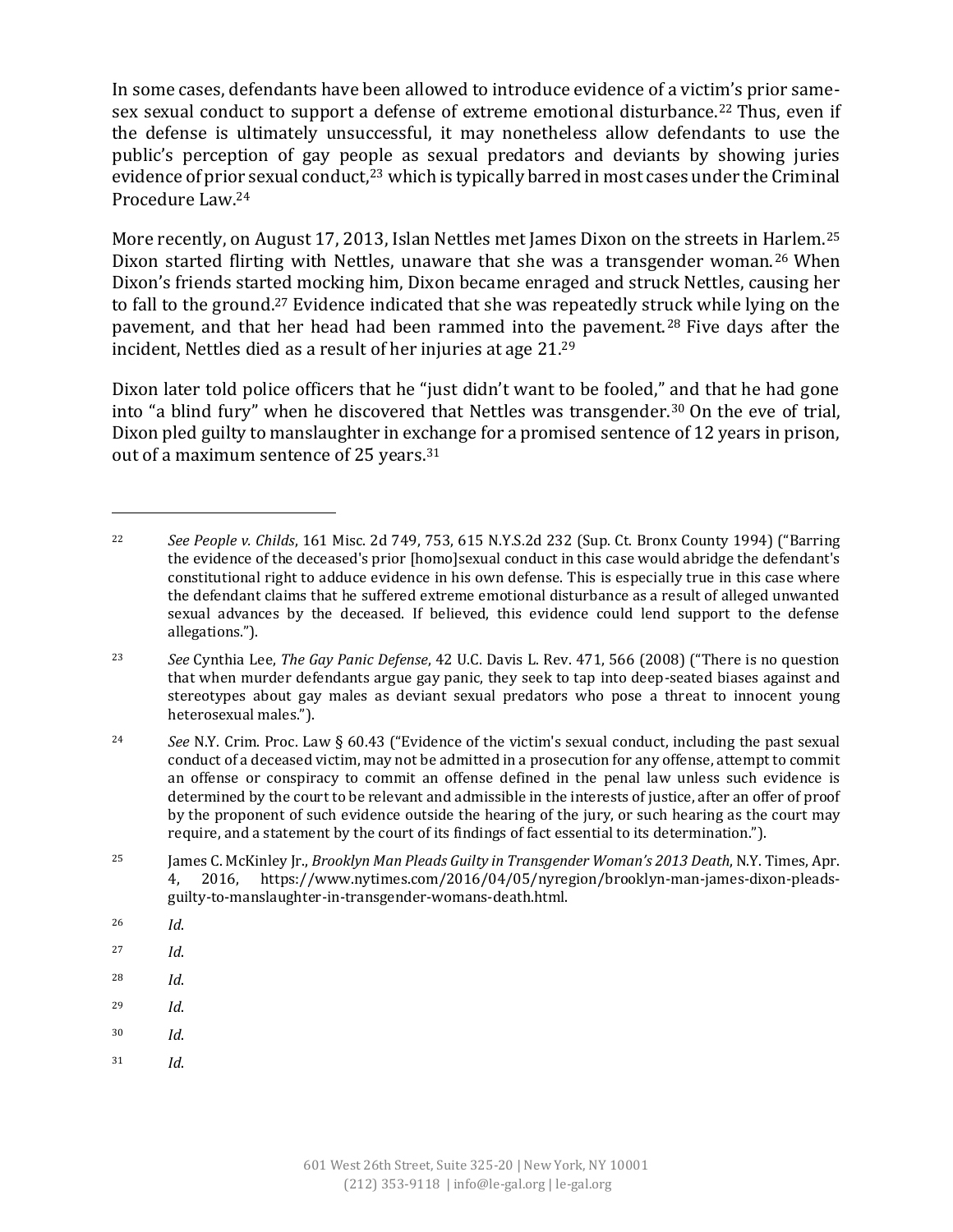Islan Nettles was not only transgender but also a poor woman of color. <sup>32</sup> Prior to her brutal death, Nettles had only recently been "out" as trans, had gotten a job at H&M and her own apartment, and was starting her own fashion line.<sup>33</sup> Her life was taken away just as it was starting.

Because Dixon was charged with first degree manslaughter, rather than second degree murder, invoking the defense of extreme emotional disturbance would not have reduced the top charge and potential sentence. Nonetheless, Dixon's attempt to justify killing Nettles after discovering her gender identity is reflective of a system that endorses a blame-shifting strategy upon which those accused of LGBT murder think they can rely in order to rally the anti-LGBT biases of judges and juries and mitigate their perceived culpability.

In addition to their harm to the LGBT community, gay and trans panic defenses also lack any basis in medical or scientific fact. The gay panic defense derives from a psychological disorder called "homosexual panic disorder," coined in 1920 by Edward Kempf. <sup>34</sup> Homosexual panic disorder was said to cause heterosexual-identified people with same-sex attraction to experience anxiety, helplessness, and passivity. <sup>35</sup> The trans panic defense derives from the gay panic defense, having its roots in patriarchy and heteronormativity.<sup>36</sup> Homosexual panic disorder was stripped of any legitimacy by the American Psychiatric Association since 1973,<sup>37</sup> has never been said to cause patients to respond to homosexual advances with violence, and has never been an appropriate defense to murder.

In 2013, the American Bar Association unanimously called for legislative action to curtail the availability and effectiveness of the gay and trans panic defenses.<sup>38</sup> Since the ABA issued its resolution, one or both defenses have already been abolished in California (2014)<sup>39</sup> and

<sup>32</sup> Yanan Wang, *The Islan Nettles Killing: What the Trial Means to a Transgender Community Anxious for a Reckoning*, The Washington Post, Apr. 4, 2016, https://www.washingtonpost.com/news/morningmix/wp/2016/04/04/the-islan-nettles-killing-what-the-trial-means-to-a-transgender-communityanxious-for-a-reckoning/?noredirect=on&utm\_ term=.b42db36dc946.

<sup>33</sup> *Id*.

<sup>34</sup> Gary David Comstock, *Dismantling the Homosexual Panic Defense*, 2 Law & Sexuality: Rev. Lesbian & Gay Legal Issues 81, 82 (1992).

<sup>35</sup> *Id.*, at 86.

<sup>36</sup> *See* Aimee Wodda & Vanessa R. Panfil, *"Don't Talk to Me About Deception": The Necessary Erosion of the Trans\* Panic Defense*, 78 Alb. L. Rev. 926, 940–41 (2014/2015).

<sup>37</sup> Christina Pei-Lin Chen, Note: *Provocation's Privileged Desire: The "Homosexual Panic," and the Non-Violent Unwanted Sexual Advance Defense*, 10 Cornell J.L. & Pub. Pol'y 195, 202 (2000).

<sup>38</sup> AM. BAR ASS'N, RESOLUTION 113A AND REPORT 1 (2013), *available at* http://lgbtbar.org/wpcontent/uploads/2014/02/Gay-and-Trans-Panic-Defenses-Resolution.pdf.

<sup>&</sup>lt;sup>39</sup> Cal. Penal Code § 192(f)(1) ("[T]he provocation was not objectively reasonable if it resulted from the discovery of, knowledge about, or potential disclosure of the victim's actual or perceived gender, gender identity, gender expression, or sexual orientation, including under circumstances in which the victim made an unwanted nonforcible romantic or sexual advance towards the defendant[.]").